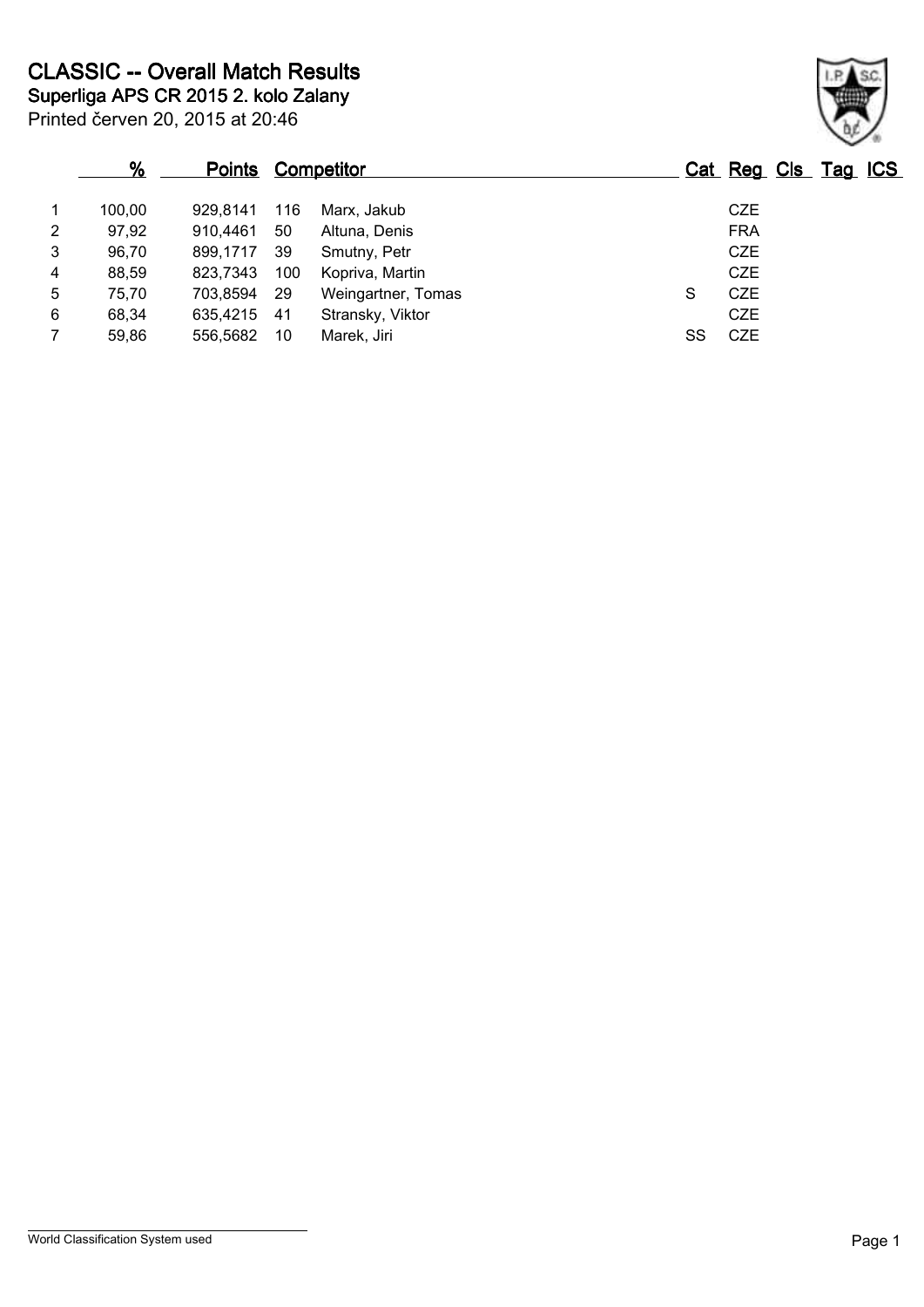|                | $\frac{9}{6}$ | <b>Points</b> |     | <b>Competitor</b>       |    | Cat Reg Cls Tag ICS |  |  |
|----------------|---------------|---------------|-----|-------------------------|----|---------------------|--|--|
| 1              | 100,00        | 960,5529      | 77  | Horinek, Milos          |    | <b>CZE</b>          |  |  |
| 2              | 92,84         | 891,7576      | 44  | Horejsi, Lenka          | L  | <b>CZE</b>          |  |  |
| 3              | 92,12         | 884,8667      | -33 | Sustrova, Katerina      |    | <b>CZE</b>          |  |  |
| 4              | 88,92         | 854,1392      | 40  | Sustr, Milos            | SS | <b>CZE</b>          |  |  |
| 5              | 85,14         | 817,8491      | 11  | Marik, Milan            |    | <b>CZE</b>          |  |  |
| 6              | 84,47         | 811,3780      | 111 | Rataj, Jan              | S  | <b>CZE</b>          |  |  |
| $\overline{7}$ | 83,21         | 799,2994      | 118 | Szmek, Patrik           |    | <b>CZE</b>          |  |  |
| 8              | 77,17         | 741,2126      | 83  | Schwichtenberg, Andreas | S  | <b>GER</b>          |  |  |
| 9              | 71,32         | 685,0722      | -25 | Vohnout, Martin         | SS | <b>CZE</b>          |  |  |
| 10             | 70,78         | 679,9074      | 61  | Marousek, Petr          |    | <b>CZE</b>          |  |  |
| 11             | 69,34         | 666,0792      | -3  | Cerny, Vaclav           |    | <b>CZE</b>          |  |  |
| 12             | 67,56         | 648,9636      | 69  | Tomek, Petr             |    | <b>CZE</b>          |  |  |

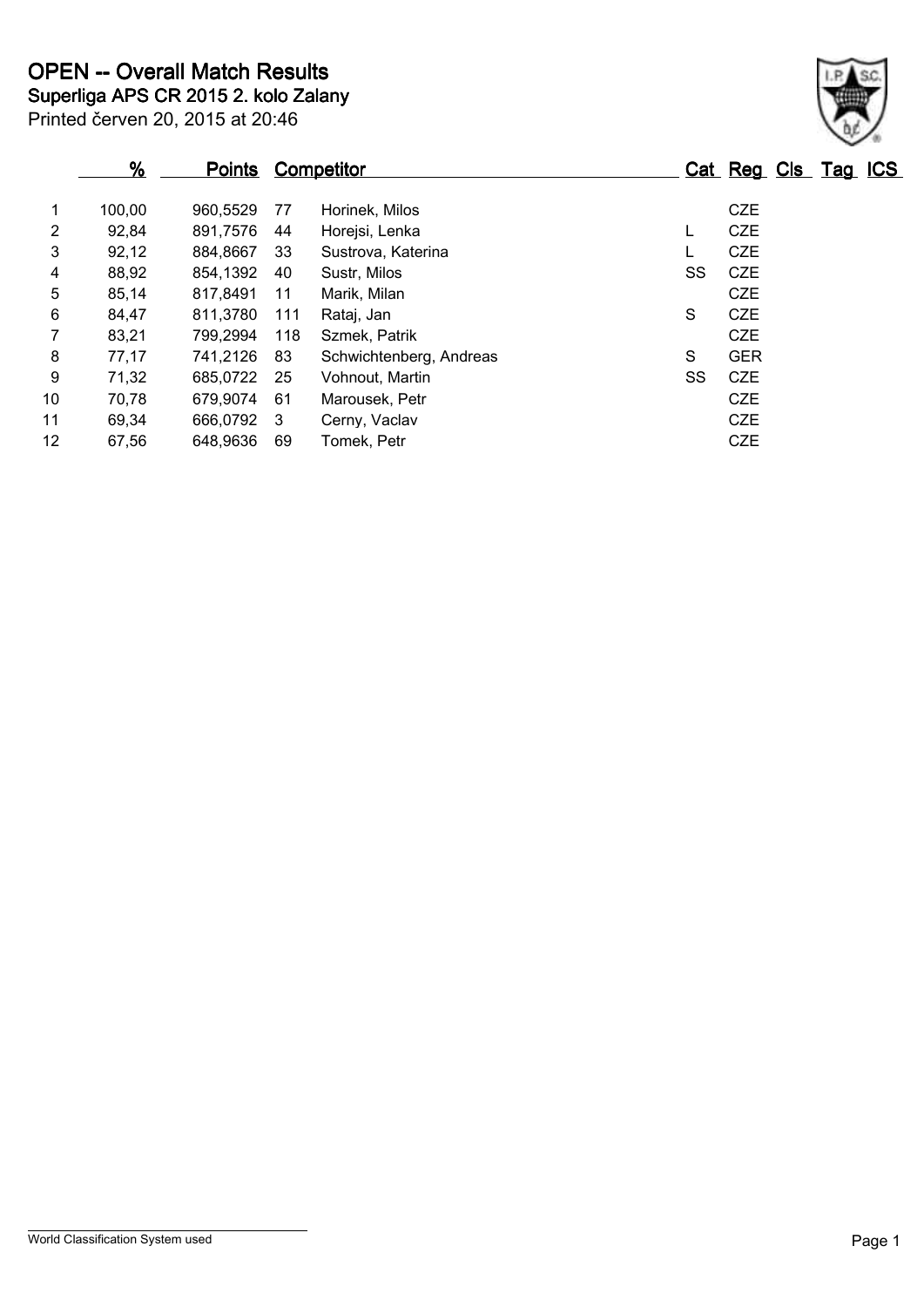**Superliga APS CR 2015 2. kolo Zalany PRODUCTION -- Overall Match Results**

| Printed červen 20, 2015 at 20:46 |  |  |  |
|----------------------------------|--|--|--|

|                | %      | Points Competitor |                |                     |   | Cat Reg Cls Tag ICS |  |  |
|----------------|--------|-------------------|----------------|---------------------|---|---------------------|--|--|
| $\mathbf{1}$   | 100,00 | 934,0937          | 47             | Zapletal, Miroslav  |   | CZE                 |  |  |
| $\overline{2}$ | 99,38  | 928,2766          | 30             | Liehne, Zdenek      |   | <b>CZE</b>          |  |  |
| 3              | 98,47  | 919,8038          | 75             | Stepan, Michal      |   | <b>CZE</b>          |  |  |
| 4              | 89,20  | 833,1848          | 101            | Stryc, Michael      |   | CZE                 |  |  |
| 5              | 86,27  | 805,8439          | 6              | Hakala, Jiri        |   | <b>CZE</b>          |  |  |
| $\,6$          | 82,04  | 766,3105          | 43             | Pulicar, Jaroslav   |   | CZE                 |  |  |
| $\overline{7}$ | 79,92  | 746,5080          | 92             | Manolevski, Michael |   | <b>CZE</b>          |  |  |
| 8              | 76,08  | 710,6199          | 45             | Cervinka, Leos      |   | CZE                 |  |  |
| 9              | 70,48  | 658,3911          | 24             | Hvizdala, Marek     |   | <b>CZE</b>          |  |  |
| 10             | 69,64  | 650,4693          | 20             | Krcal, Jan          |   | <b>CZE</b>          |  |  |
| 11             | 67,17  | 627,4106          | 94             | Netolicky, Pavel    |   | <b>CZE</b>          |  |  |
| 12             | 65,75  | 614,2066          | 13             | Prostredni, Jakub   |   | CZE                 |  |  |
| 13             | 65,28  | 609,7873          | 96             | Ulehla, Gejza       |   | <b>CZE</b>          |  |  |
| 14             | 64,59  | 603,3560          | 117            | Feix, Radim         |   | <b>CZE</b>          |  |  |
| 15             | 64,22  | 599,8647          | 48             | Kuzel, Zdenek       |   | <b>CZE</b>          |  |  |
| 16             | 63,49  | 593,0495          | $\overline{7}$ | Korner, Stanislav   |   | <b>CZE</b>          |  |  |
| 17             | 62,62  | 584,9181          | 65             | Kostak, Jan         |   | CZE                 |  |  |
| 18             | 61,66  | 575,9998          | 17             | Horky, Pavel        |   | <b>CZE</b>          |  |  |
| 19             | 61,43  | 573,8036          | 112            | Kysela, Milos       |   | <b>CZE</b>          |  |  |
| 20             | 61,16  | 571,3252          | 85             | Braun, Jurgen       |   | <b>GER</b>          |  |  |
| 21             | 58,58  | 547,1938          | 57             | Pavlicek, Karel     |   | CZE                 |  |  |
| 22             | 57,67  | 538,6805          | 73             | Soucek, Jan         |   | <b>CZE</b>          |  |  |
| 23             | 57,44  | 536,5758          | 68             | Kucera, Petr        |   | <b>CZE</b>          |  |  |
| 24             | 56,36  | 526,4410          | 14             | Richter, Jakub      |   | <b>CZE</b>          |  |  |
| 25             | 54,27  | 506,9390          | 63             | Bartik, Zbynek      |   | CZE                 |  |  |
| 26             | 52,82  | 493,3827          | 62             | Sury, Petr          |   | CZE                 |  |  |
| 27             | 51,88  | 484,6175          | 103            | Kopriva, Petr       |   | CZE                 |  |  |
| 28             | 50,07  | 467,7258          | $\overline{2}$ | Beran, Jakub        | J | <b>CZE</b>          |  |  |
| 29             | 24,15  | 225,5848          | 88             | Moser, Viola        | L | <b>GER</b>          |  |  |

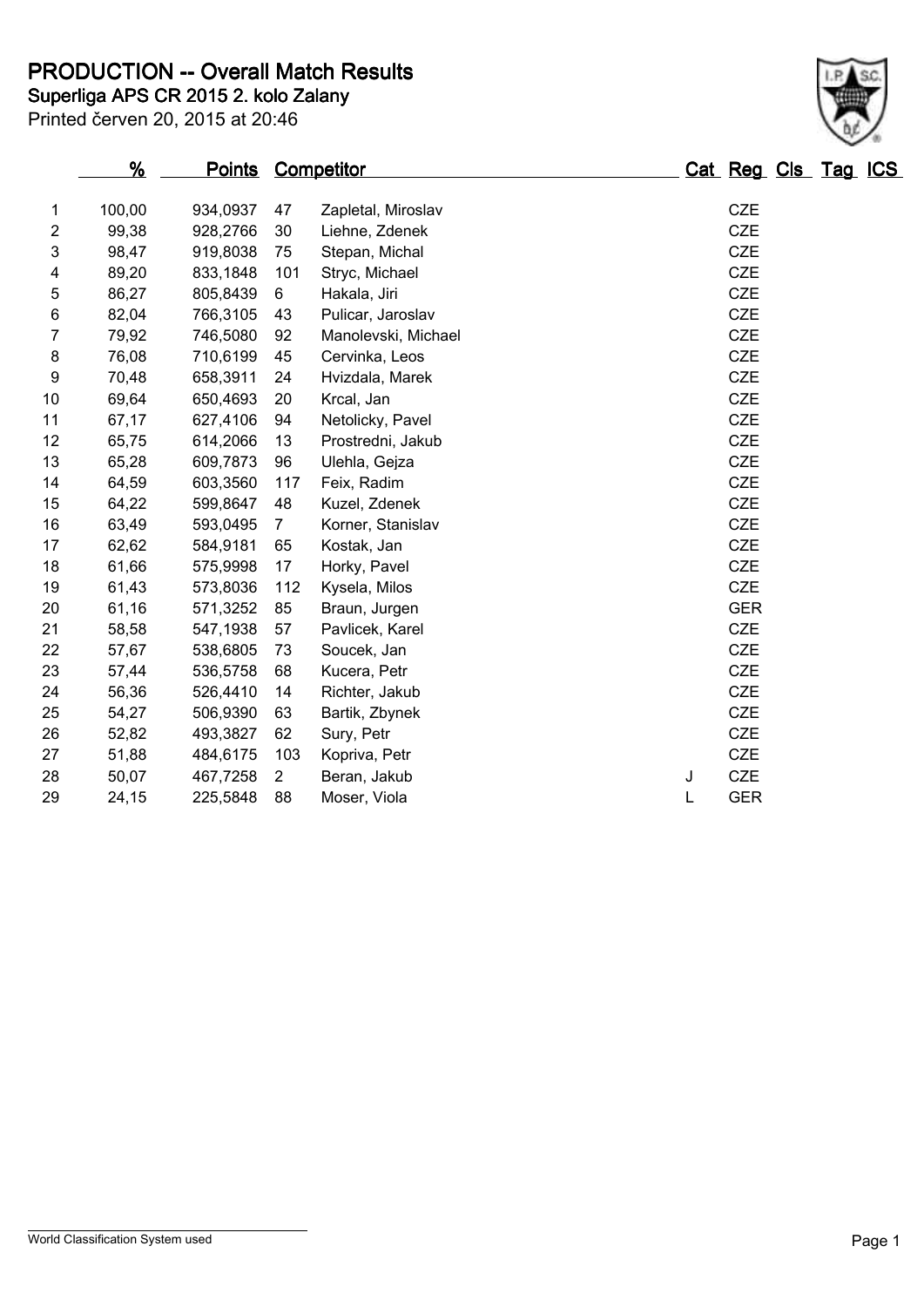|   | %      |             |      | <b>Points Competitor</b> | Cat Reg Cls Tag ICS |  |  |
|---|--------|-------------|------|--------------------------|---------------------|--|--|
|   | 100,00 | 979,1724 42 |      | Nemecek, Zdenek          | CZE                 |  |  |
| 2 | 89,38  | 875.2064    | - 93 | Kotrous, Pavel           | <b>CZE</b>          |  |  |
| 3 | 79.78  | 781.1862    | - 90 | Rossl, Karel             | <b>CZE</b>          |  |  |
| 4 | 75.65  | 740,7268    | 58   | Potuckova, Ludmila       | <b>CZE</b>          |  |  |

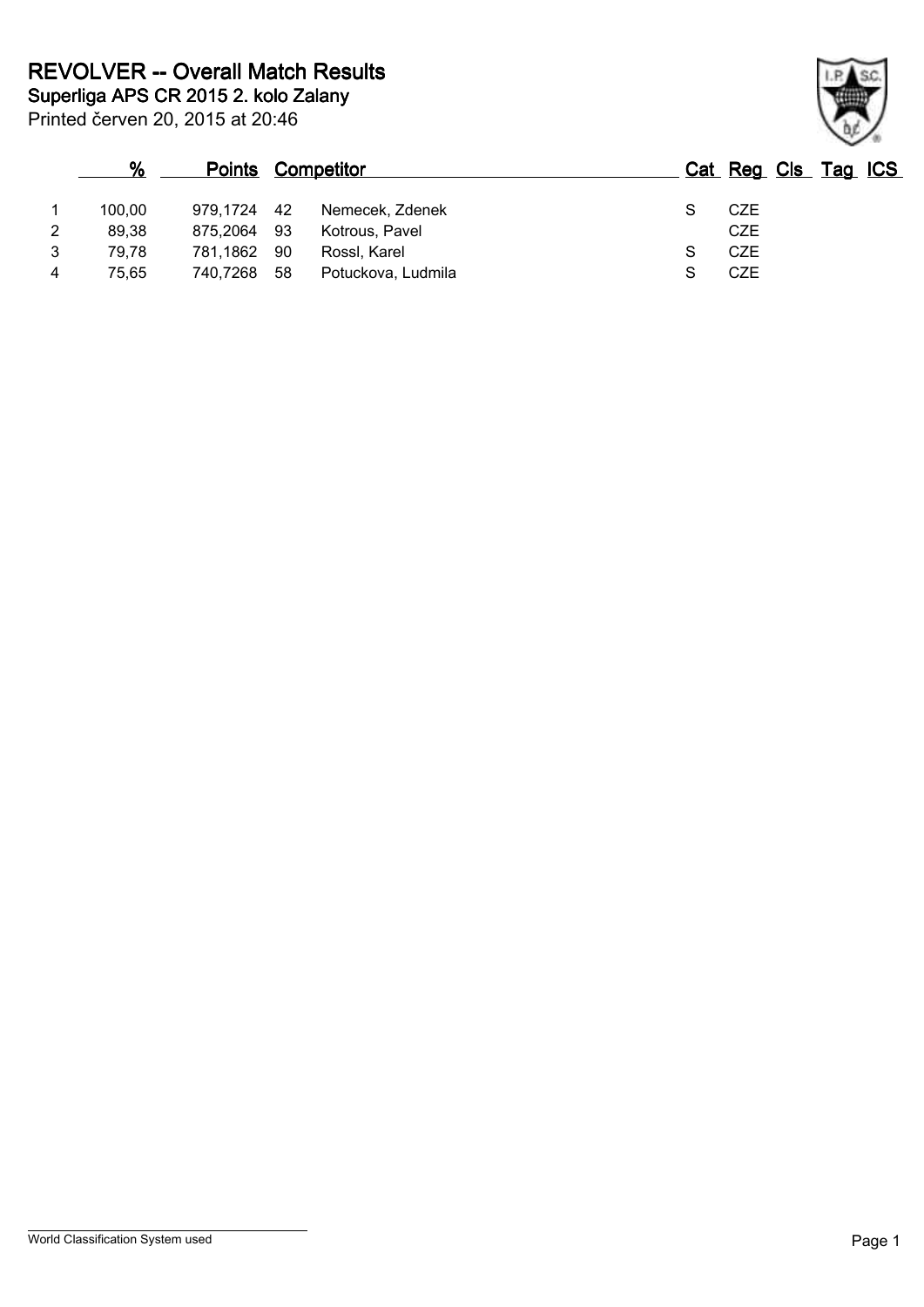**Superliga APS CR 2015 2. kolo Zalany STANDARD -- Overall Match Results**

| Printed červen 20, 2015 at 20:46 |  |
|----------------------------------|--|

|                         | $\frac{9}{6}$ | <b>Points Competitor</b> |                |                     |             |    | Cat Reg Cls Tag ICS |  |  |
|-------------------------|---------------|--------------------------|----------------|---------------------|-------------|----|---------------------|--|--|
| 1                       | 100,00        | 892,7304                 | 55             | Koblasa, Bohumil    |             |    | <b>CZE</b>          |  |  |
| $\overline{\mathbf{c}}$ | 96,63         | 862,6580                 | 74             | Vaclavik, Jaroslav  |             |    | CZE                 |  |  |
| 3                       | 96,58         | 862,1748                 | 21             | Liehne, Jan         |             |    | <b>CZE</b>          |  |  |
| 4                       | 94,95         | 847,6843                 | 28             | Hotra, Tomas        |             |    | <b>CZE</b>          |  |  |
| 5                       | 93,29         | 832,8073                 | 38             | Dvorak, Petr        |             |    | <b>CZE</b>          |  |  |
| 6                       | 91,32         | 815,2739                 | 98             | Wilk, Ivo           | $\mathbf S$ |    | CZE                 |  |  |
| 7                       | 87,51         | 781,2471                 | 5              | Habasko, Miloslav   |             |    | CZE                 |  |  |
| 8                       | 86,07         | 768,3347                 | 23             | Vomacka, Jaromir    |             |    | <b>CZE</b>          |  |  |
| $\boldsymbol{9}$        | 84,70         | 756,1732                 | 72             | Soustar, Ivo        |             |    | <b>CZE</b>          |  |  |
| 10                      | 84,35         | 753,0554                 | 34             | Zeman, Marcel       |             |    | CZE                 |  |  |
| 11                      | 82,69         | 738,1938                 | 26             | Valasik, Petr       |             |    | <b>CZE</b>          |  |  |
| 12                      | 81,59         | 728,3670                 | 19             | Liehne, Irena       | L           |    | <b>CZE</b>          |  |  |
| 13                      | 81,48         | 727,4344                 | 60             | Frinta, Petr        |             |    | <b>CZE</b>          |  |  |
| 14                      | 80,34         | 717,2411                 | 78             | Kratochvil, Milos   | $\mathbf S$ |    | CZE                 |  |  |
| 15                      | 80,11         | 715,1733                 | 76             | Havel, Milan        |             |    | <b>CZE</b>          |  |  |
| 16                      | 79,07         | 705,8859                 | 71             | Turkova, Eva        | L           |    | <b>CZE</b>          |  |  |
| 17                      | 77,87         | 695,1797                 | 46             | Rehak, Michael      | $\mathsf S$ |    | CZE                 |  |  |
| 18                      | 76,79         | 685,5256                 | 66             | Bocek, Jaroslav     |             |    | <b>CZE</b>          |  |  |
| 19                      | 76,42         | 682,2032                 | 18             | Horky, Tomas        |             |    | CZE                 |  |  |
| 20                      | 76,41         | 682,1620                 | 8              | Kuchta, Miroslav    |             |    | <b>CZE</b>          |  |  |
| 21                      | 75,83         | 676,9870                 | 1              | Benes, Stanislav    | S           |    | CZE                 |  |  |
| 22                      | 75,10         | 670,4308                 | 32             | Batek, Jaroslav     | $\mathbf S$ |    | CZE                 |  |  |
| 23                      | 74,66         | 666,5296                 | 81             | Zalejsky, Rostislav |             |    | <b>CZE</b>          |  |  |
| 24                      | 73,86         | 659,4134                 | 31             | Volesak, Jan        |             |    | <b>CZE</b>          |  |  |
| 25                      | 72,17         | 644,2948                 | 80             | Havranek, Rostislav |             |    | <b>CZE</b>          |  |  |
| 26                      | 71,46         | 637,9467                 | 82             | Bures, Vitezslav    |             |    | <b>CZE</b>          |  |  |
| 27                      | 68,23         | 609,1231                 | 97             | Strnad, Ivo         | S           |    | CZE                 |  |  |
| 28                      | 67,23         | 600,2058                 | 104            | Stahl, Robert A     |             |    | <b>CZE</b>          |  |  |
| 29                      | 65,85         | 587,9020                 | 113            | Janouch, Pavel      |             |    | CZE                 |  |  |
| 30                      | 64,26         | 573,6473                 | 114            | Hradek, Martin      |             |    | CZE                 |  |  |
| 31                      | 63,54         | 567,2482                 | 9              | Kuchtova, Jana      | L           |    | <b>CZE</b>          |  |  |
| 32                      | 62,53         | 558,2471                 | $\overline{4}$ | Fiala, Vlastimil    |             |    | <b>CZE</b>          |  |  |
| 33                      | 61,32         | 547,3939                 | 22             | Liehne st., Jan     |             | SS | CZE                 |  |  |
| 34                      | 57,81         | 516,0594                 | 36             | Vltavsky, Miroslav  |             | SS | CZE                 |  |  |
| 35                      | 53,19         | 474,8086                 | 89             | Kotrousova, Denisa  | L           |    | CZE                 |  |  |
| 36                      | 52,49         | 468,5948                 | 59             | Jadrny, Milos       |             |    | CZE                 |  |  |
| 37                      | 50,59         | 451,6031                 | 67             | Kupcik, Pavel       | S           |    | CZE                 |  |  |
| 38                      | 47,87         | 427,3691                 | 115            | Synek, Petr         |             |    | <b>CZE</b>          |  |  |
| 39                      | 47,14         | 420,8708                 | 35             | Naprstek, Martin    |             | SS | CZE                 |  |  |
|                         |               |                          |                |                     |             |    |                     |  |  |